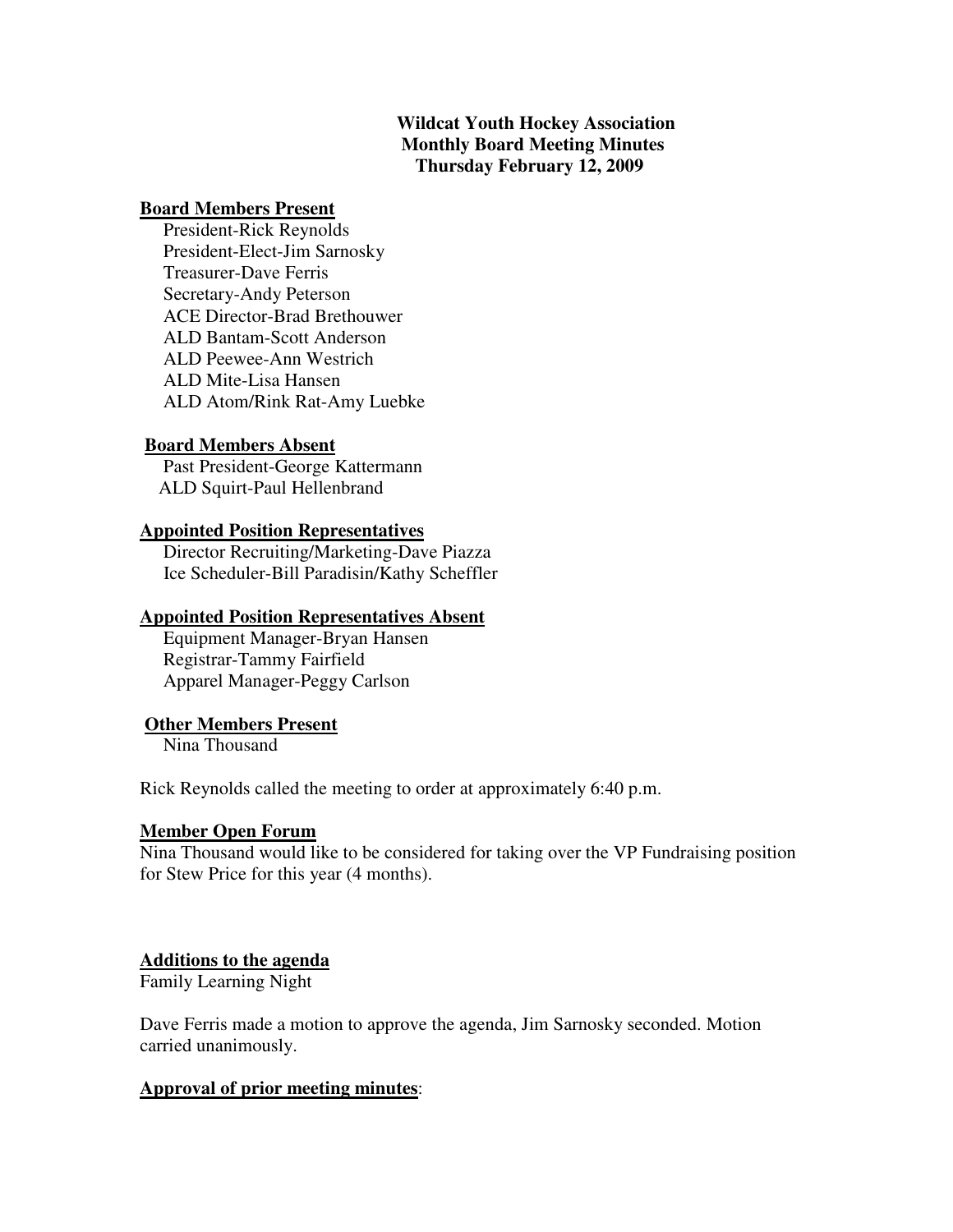Amy Luebke made a motion to approve the January meeting minutes, Ann Westrich seconded. Motion carried unanimously.

## **Treasurer-Dave Ferris**

Dave Ferris (e-mailed report). See handout. Ann Westrich made a motion to approve the list of unpaid bills, Amy Luebke seconded. Motion carried unanimously.

## **Reports/updates**:

**Treasurer's Report:**

E-mailed report attached. Discussed.

## **Equipment Report:**

Nothing to report.

# **Fundraising Report:**

Nothing to report.

# **Apparel Report:**

Nothing to report.

# **Registrar's Report:**

Nothing to report.

# **Ice Scheduler's Report:**

Ice update for next year discussed.

# **Bantam ALD Report:**

Fee issue discussed in closed session.

### **Peewee ALD Report:** Nothing to report.

**Squirt ALD Report:** Nothing to report.

# **Mite ALD Report:** Total Hockey discussed.

# **Atom/Rink Rat ALD Report:**

Rink Rat U-10 team discussed. The board supports a U-10 team starting next season 2009-2010. The board discussed and supported no action taken.

# **Marketing Director Report:**

Learn to Play for next season discussed.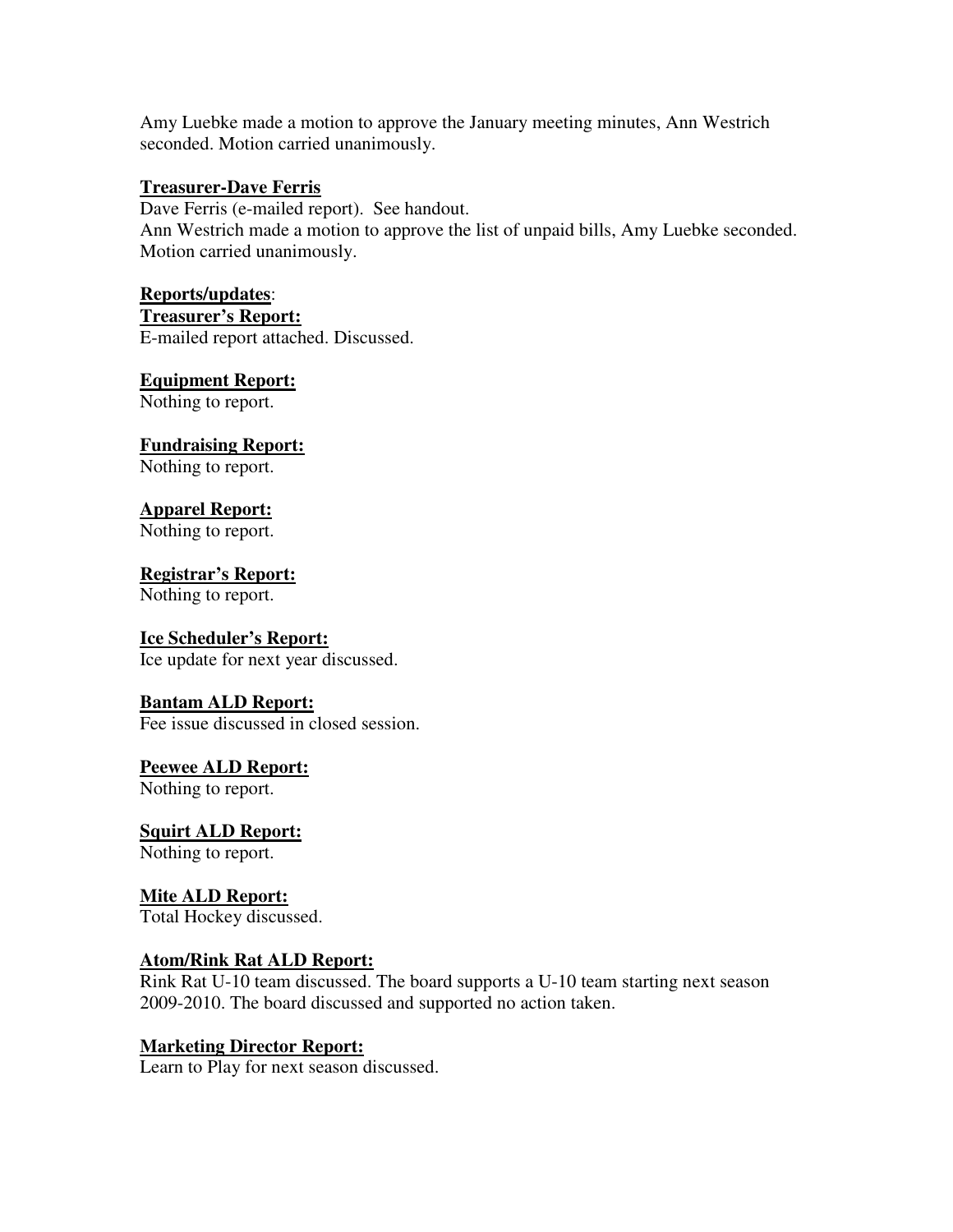## **ACE Director Report:**

Nothing to report.

## **LTP Report:**

Lack of Coaches discussed.

### **New Business**

Sub Committee updates-Ann Westerich handed out (see handout) Board of Director Information sheet (open positions) and Board Duties and Responsibilities information. Rick Reynolds said to have the appointed Board Member positions done at the July board meeting as done in the past. The board discussed having the appointed positions be 2 year positions instead of 1 year as in the past. March  $20<sup>th</sup>$  is the deadline to have the bios and nominations for the open positions to Ann Westerich and was discussed not to have write in nominations at the Annual Meeting this year.

Website-Amy Luebke gave an update on another website that was being looked at Goal Line. Amy Luebke and Lisa Hansen saw a demo of this Website. Amy also gave an update on our current Website.

Coaches Contracts-Rick Reynolds discussed with the board the contract at the Bantam Level and possibly Peewee Level.

Summer Hockey- Amy Luebke discussed with the board having the Summer Hockey program again. Brad Brethouwer said he will put it together and get the board the information.

Family Learning Night-Amy Luebke discussed Family Learning Night. It will be at Prairie School and she will e-mail the information.

Fee's for low income skaters-Dave Ferris discussed with the board having the criteria for the fees for low income skates looked at to see if we can change the criteria. This will be done at a future board meeting.

Move meeting date to Tuesday's-Rick Reynolds discussed with the board and made a motion on behalf of Tammy Fairfield to move the meetings from Thursday nights to Tuesday nights. There was no second motion from the board. The meetings are staying on Thursday nights.

VP Fundraising Open Position (4months)-Dave Ferris made a motion to have Nina Thousand fill Stew Price's VP Fundraising open position 4 months contingent upon knowing the duties that will happen the rest of the year, Amy Luebke seconded. Motion carried unanimously. Rick Reynolds will talk to Nina Thousand about the VP Fundraising position and let her know the duties.